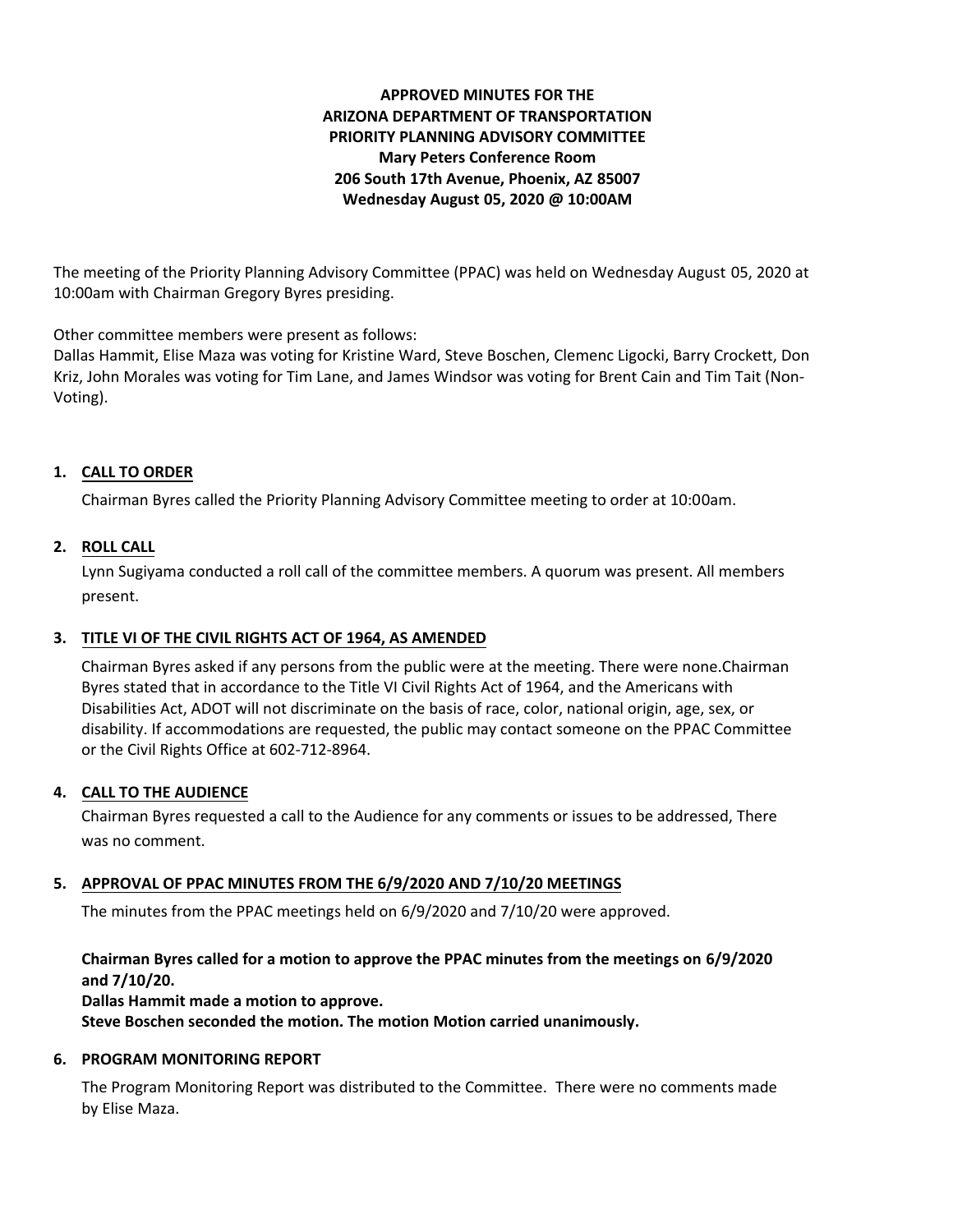## **2020-2024 TRANSPORTATION FACILITIES CONSTRUCTION: DISCUSSION AND POSSIBLE ACTION ON PROGRAM & PROJECT MODIFICATIONS**

| $7-1$ | Route & MP:                | Local                      |
|-------|----------------------------|----------------------------|
|       | <b>Project Name:</b>       | <b>BLOWOUT WASH BRIDGE</b> |
|       | <b>Type of Work:</b>       | REPLACE BRIDGE DECK        |
|       | County:                    | Yavapai                    |
|       | District:                  | Northcentral               |
|       | Schedule:                  |                            |
|       | Project:                   | T025101D TIP#: 101583      |
|       | <b>Project Manager:</b>    | <b>Christ Dimitroplos</b>  |
|       | <b>Program Amount:</b>     | \$0                        |
|       | <b>New Program Amount:</b> | \$250,000                  |
|       | <b>Requested Action:</b>   | <b>Establish Project</b>   |

**Item 7-1 was presented by: Christ Dimitroplos Chairman called for a motion to approve Item 7-1. Steve Boschen made the motion to approve. James Windsor seconded the motion. Motion carried unanimously.**

| $7-2$ | Route & MP:                | US 93 @ MP 194.2                    |
|-------|----------------------------|-------------------------------------|
|       | <b>Project Name:</b>       | <b>WICKENBURG RANCH WAY - SR 89</b> |
|       | <b>Type of Work:</b>       | <b>CONSTRUCT DIVIDED HIGHWAY</b>    |
|       | County:                    | Yavapai                             |
|       | District:                  | <b>Northwest</b>                    |
|       | Schedule:                  |                                     |
|       | Project:                   | F012501C TIP#: 100957               |
|       | <b>Project Manager:</b>    | Craig Regulski                      |
|       | <b>Program Amount:</b>     | \$0                                 |
|       | <b>New Program Amount:</b> | \$8,590,000                         |
|       | <b>Requested Action:</b>   | Establish construction project.     |

**Item 7-2 was presented by: Craig Regulski Chairman called for a motion to approve Item 7-2. Dallas Hammit made the motion to approve. Steve Boschen seconded the motion. Motion carried unanimously.**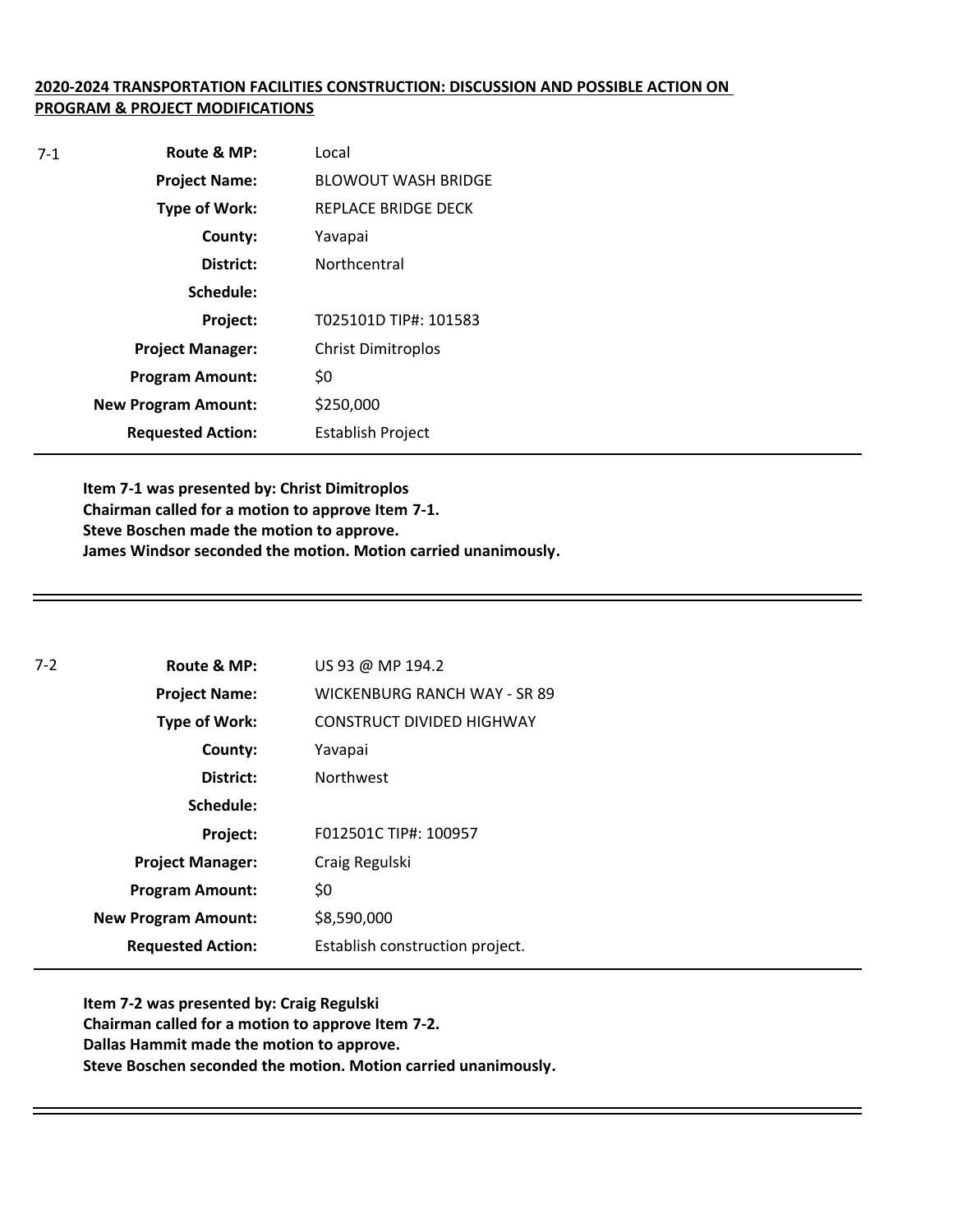**Route & MP: County: District: Schedule: Project Name: Type of Work: Project Manager: Project: Requested Action: New Program Amount: Program Amount:** SR 89A @ MP 402 SR 89A Plaza Way Drainage System Preservation(Right of Way) Coconino **Northcentral** H839901R TIP#: 16614 John Eckhardt \$271,000 \$623,000 Increase budget

**Item 7-3 was presented by: John Eckhardt Chairman called for a motion to approve Item 7-3. Steve Boschen made the motion to approve. Barry Crockett seconded the motion. Motion carried unanimously.**

| $7-4$ | Route & MP:                | <b>Various Routes</b>                  |
|-------|----------------------------|----------------------------------------|
|       | <b>Project Name:</b>       | SR 87 & SR 188; BUSH FIRE LOCATIONS    |
|       | <b>Type of Work:</b>       | REPAIR AND REPLACE GUARDRAIL AND FENCE |
|       | County:                    | Statewide                              |
|       | District:                  | Central                                |
|       | Schedule:                  |                                        |
|       | Project:                   | F034001X TIP#: 101913                  |
|       | <b>Project Manager:</b>    | Kirstin Huston                         |
|       | <b>Program Amount:</b>     | \$0                                    |
|       | <b>New Program Amount:</b> | \$5,034,000                            |
|       | <b>Requested Action:</b>   | Establish New Project.                 |

**Item 7-4 was presented by: Kirstin Huston**

**Chairman called for a motion to approve Item 7-4.**

**Steve Boschen made the motion to approve.**

**Dallas Hammit seconded the motion. Motion carried unanimously**

**Discussion followed from Kirstin Huston. She requested that the Program Amount request be changed to \$7,700,000. The cost estimates have been updated to the new amount. Motion was made by Steve Boschen to amend the Program Amount to \$7,700,000. Motion seconded as amended by Dallas Hammit. The PRB Form will be revised for the State Transportation Board Meeting on August 21, 2020.**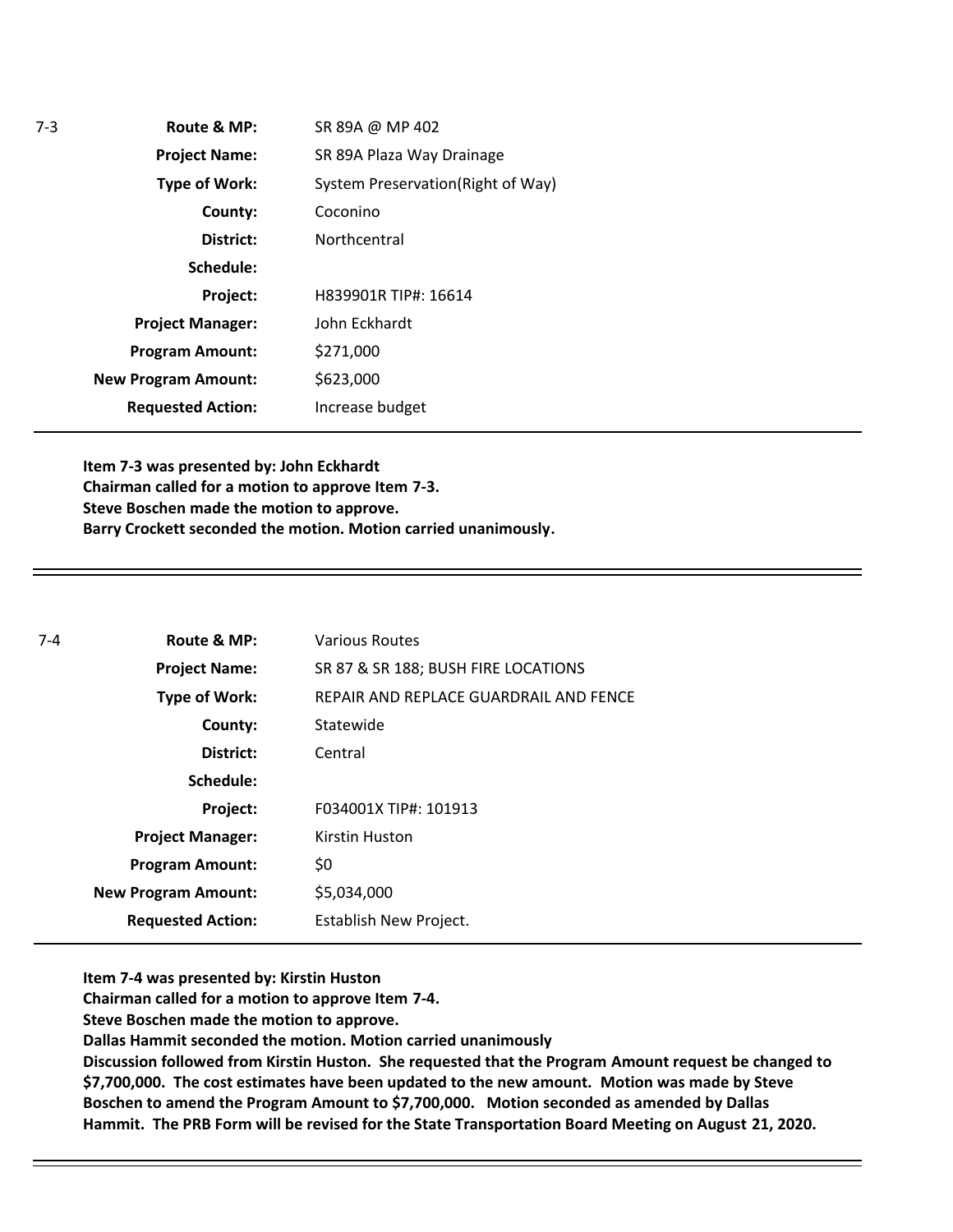| $7-5$ | Route & MP:                | Local                                       |
|-------|----------------------------|---------------------------------------------|
|       | <b>Project Name:</b>       | FT. THOMAS RIVER STRUCTURE NO. 8131 PHASE 1 |
|       | <b>Type of Work:</b>       | REPLACE CONCRETE BOX CULVERT                |
|       | County:                    | Graham                                      |
|       | District:                  | Southeast                                   |
|       | Schedule:                  |                                             |
|       | Project:                   | T023501D TIP#: 100073                       |
|       | <b>Project Manager:</b>    | Olivier Mirza                               |
|       | <b>Program Amount:</b>     | \$0                                         |
|       | <b>New Program Amount:</b> | \$30,000                                    |
|       | <b>Requested Action:</b>   | Establish new design project.               |

| $7-6$ | Route & MP:                | Local                                       |
|-------|----------------------------|---------------------------------------------|
|       | <b>Project Name:</b>       | FT. THOMAS RIVER STRUCTURE NO. 8131 PHASE 1 |
|       | <b>Type of Work:</b>       | REPLACE CONCRETE BOX CULVERT                |
|       | County:                    | Graham                                      |
|       | District:                  | Southeast                                   |
|       | Schedule:                  |                                             |
|       | Project:                   | T023503D TIP#: 100073                       |
|       | <b>Project Manager:</b>    | Olivier Mirza                               |
|       | <b>Program Amount:</b>     | \$0                                         |
|       | <b>New Program Amount:</b> | \$392,000                                   |
|       | <b>Requested Action:</b>   | Establish new design project.               |

**Items 7-5 and 7-6 were presented by: Olivier Mirza Chairman called for a motion to approve Items 7-5 and 7-6. Steve Boschen made the motion to approve. Elise Maza seconded the motion. Motion carried unanimously.**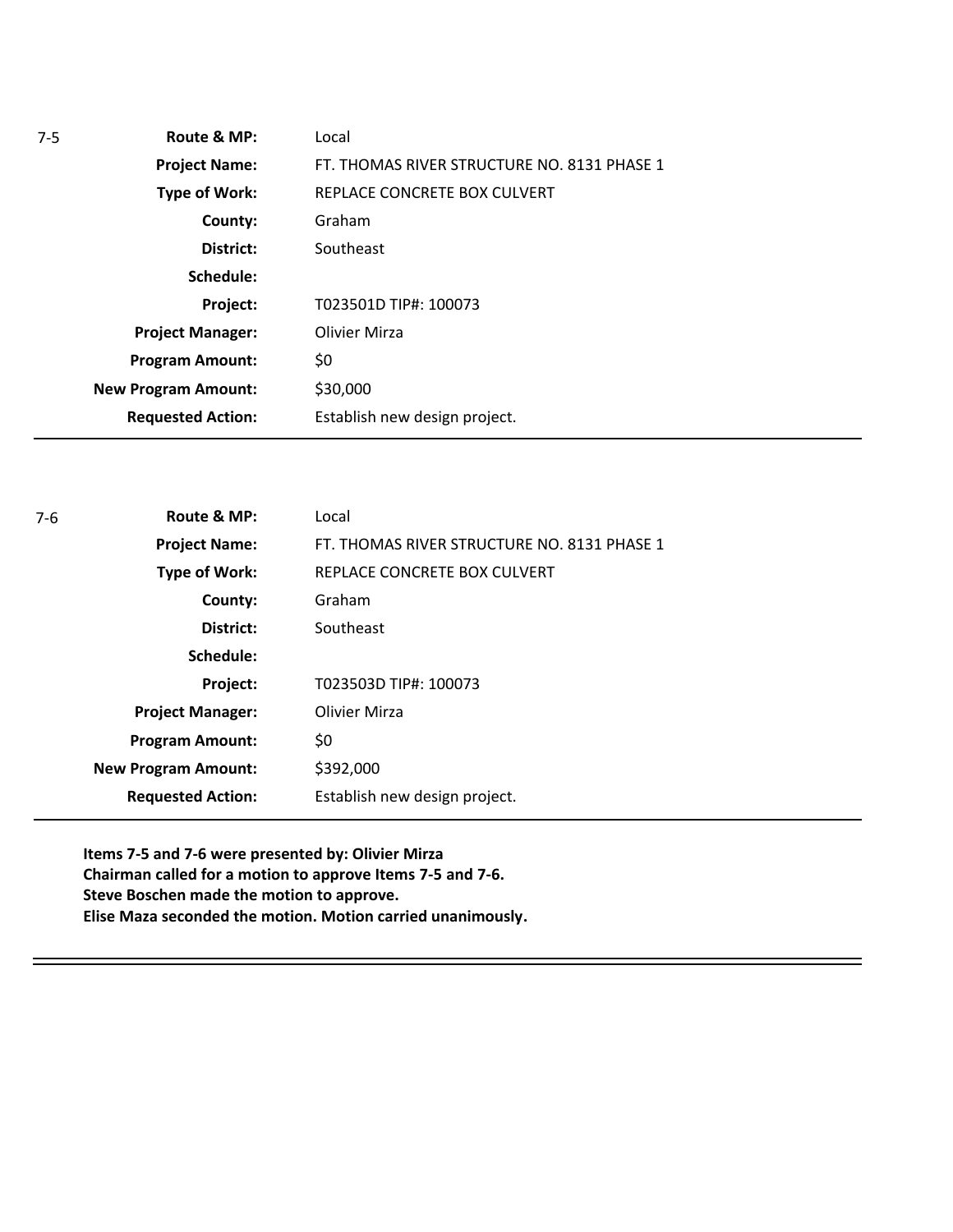**Route & MP: County: District: Schedule: Project Name: Type of Work: Project Manager: Project: Requested Action: New Program Amount: Program Amount:** SR 261 @ MP 395 Eagar - Crescent Lake Pavement Rehabilitation Apache Northeast F009901D TIP#: 101876 Rashidul Haque \$0 \$45,000 Establish Design Project.

**Item 7-7 was presented by: Rashidul Haque Chairman called for a motion to approve Item 7-7. Steve Boschen made the motion to approve. Dallas Hammit seconded the motion. Motion carried unanimously.**

| $7 - 8$ | Route & MP:                | Local                                    |
|---------|----------------------------|------------------------------------------|
|         | <b>Project Name:</b>       | AVE 28E @ COUNTY 9TH ST (SALINITY CANAL) |
|         | <b>Type of Work:</b>       | <b>REPLACE BRIDGE</b>                    |
|         | County:                    | Yuma                                     |
|         | District:                  | Southwest                                |
|         | Schedule:                  |                                          |
|         | Project:                   | T024101D TIP#: 101849                    |
|         | <b>Project Manager:</b>    | Tricia Brown                             |
|         | <b>Program Amount:</b>     | \$0                                      |
|         | <b>New Program Amount:</b> | \$300,000                                |
|         | <b>Requested Action:</b>   | Establish new project.                   |

**Item 7-8 was presented by: Tricia Brown Chairman called for a motion to approve Item 7-8. Steve Boschen made the motion to approve. Dallas Hammit seconded the motion. Motion carried unanimously.**

7-7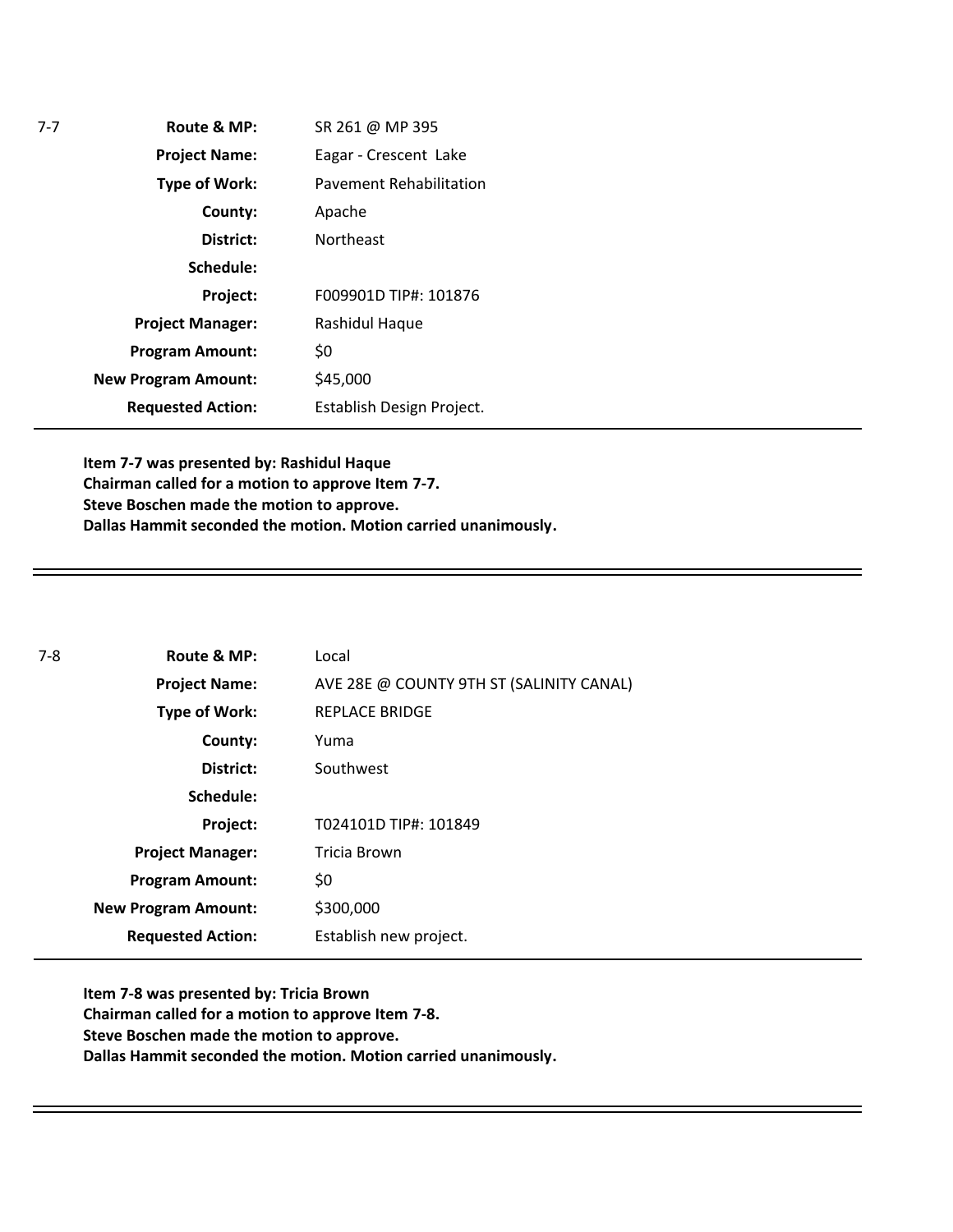**Route & MP: County: District: Schedule: Project Name: Type of Work: Project Manager: Project: Requested Action: New Program Amount: Program Amount:** I-17 @ MP 238.6 MOORES GULCH BRIDGES BRIDGE REHABILITATION Maricopa Northwest H845401D TIP#: 13817 Vivian Li \$719,000 \$839,000 Scope change. Budget increase. Change project name. Change type of work.

**Item 7-9 was presented by: Vivian Li Chairman called for a motion to approve Item 7-9. Steve Boschen made the motion to approve. James Windsor seconded the motion. Motion carried unanimously Discussion followed after the meeting. Due to ongoing issues on the project and with the Five Year Transportation Facilities Construction Program, the project will go for approval at the State Transportation Board Meeting on September 18, 2020.** 

FY 2020-2024 Airport Development Program – Projects Discussion and Possible Action

8-1. AIRPORT NAME: GRANT MANAGER: REQUESTED ACTION: Buckeye Municipal Airport Lisa Yahraus New Project. Replace existing Airport Rotating Beacon.

**Item 8-1 was presented by: Lisa Yahraus Chairman called for a motion to approve Item 8-1. Don Kriz made the motion to approve. Steve Boschen seconded the motion. Motion carried unanimously**

7-9